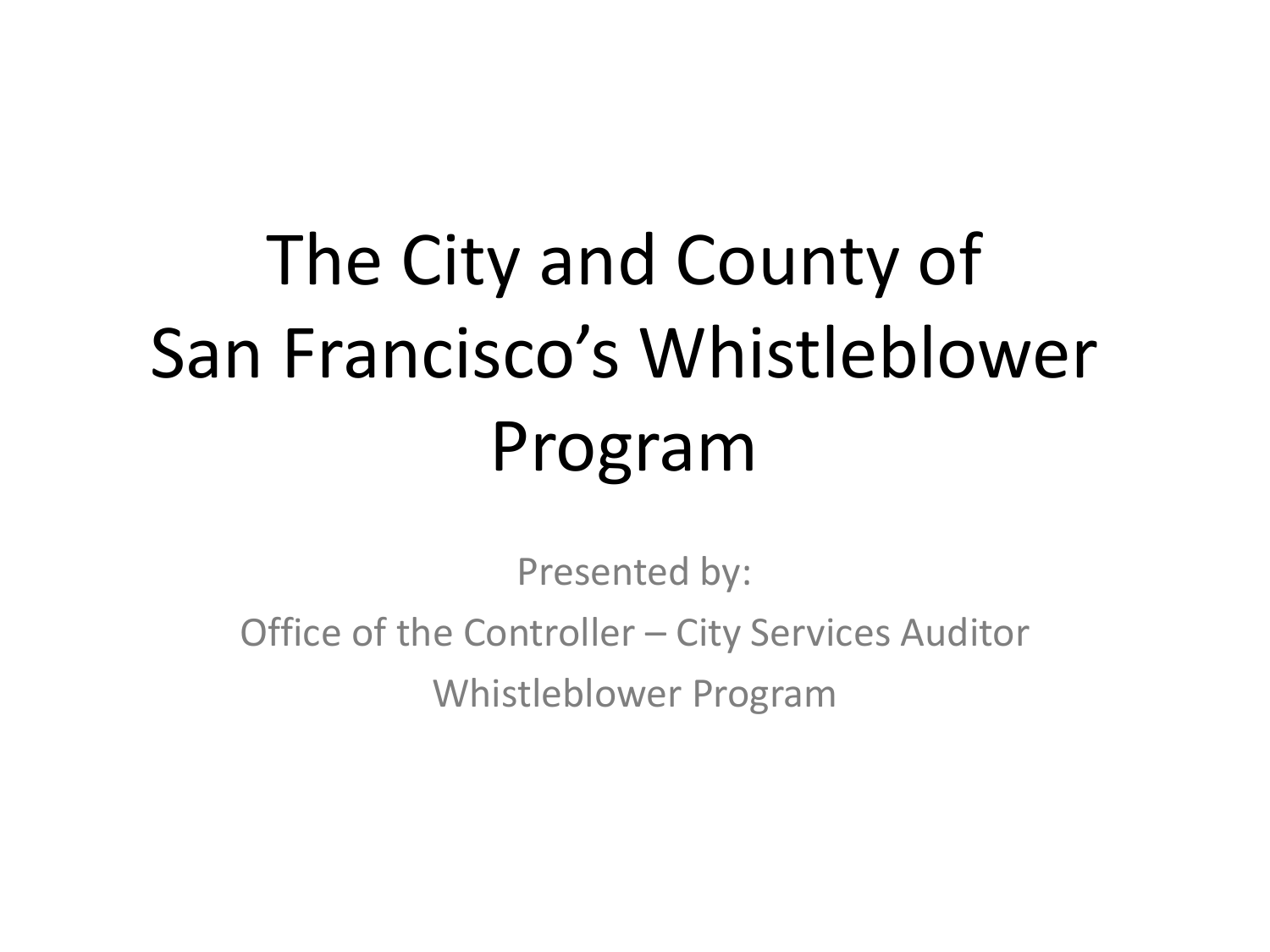## Introduction

- An amendment to the Charter of the City and County of San Francisco passed by San Francisco voters in 2003, instructed the Office of the Controller to:
	- Administer a whistleblower and citizen complaint hotline telephone number and website
	- Publicize the hotline and website through public advertising and communications to city employees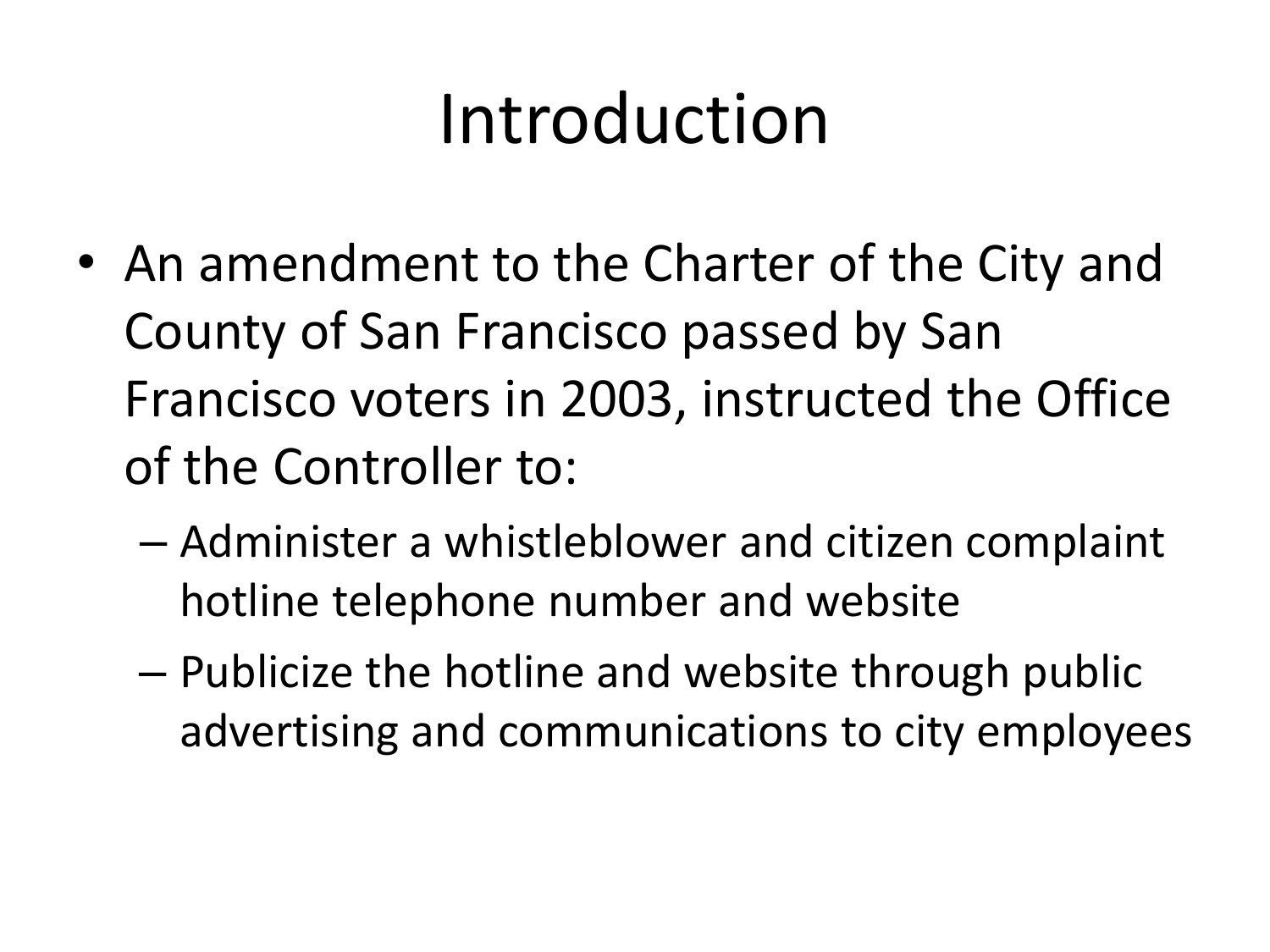# Types of Complaints Investigated

- According to the City and County of San Francisco's Charter, the Whistleblower Program shall receive and track complaints on:
	- Quality and delivery of government services
	- Wasteful and inefficient city government practices
	- Misuse of government funds
	- Improper activities by city government officials, employees, and contractors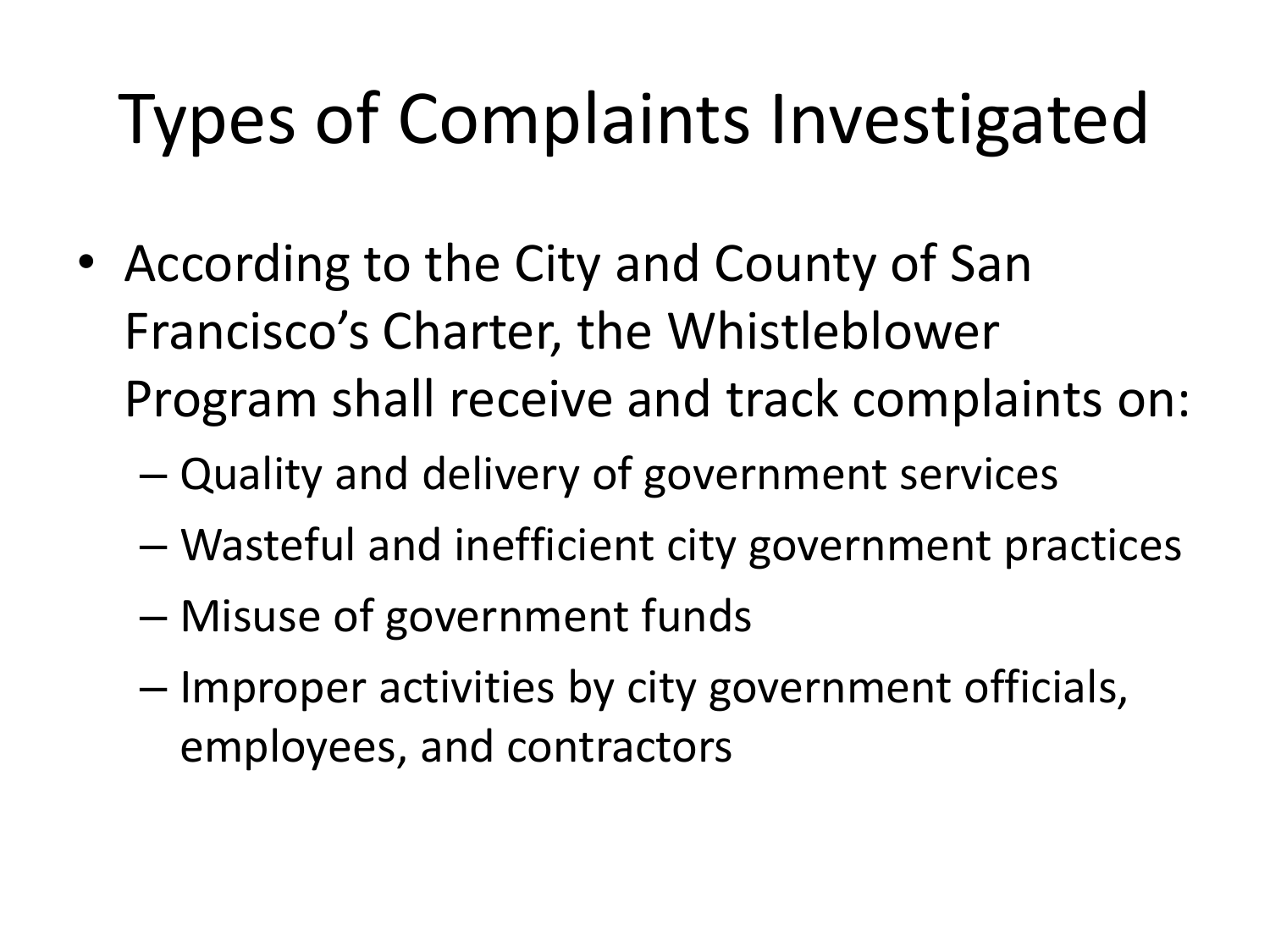#### Types of Complaints Not Investigated

- Complaints that another City agency is required by federal, state, or local law to adjudicate
- Complaints that may be resolved through a grievance mechanism established by collective bargaining agreement or contract
- Complaints that involve allegations of conduct which may constitute a violation of criminal law
- Complaints that are subject to an existing, ongoing investigation by any other City department, including the District Attorney, the City Attorney, or the Ethics Commission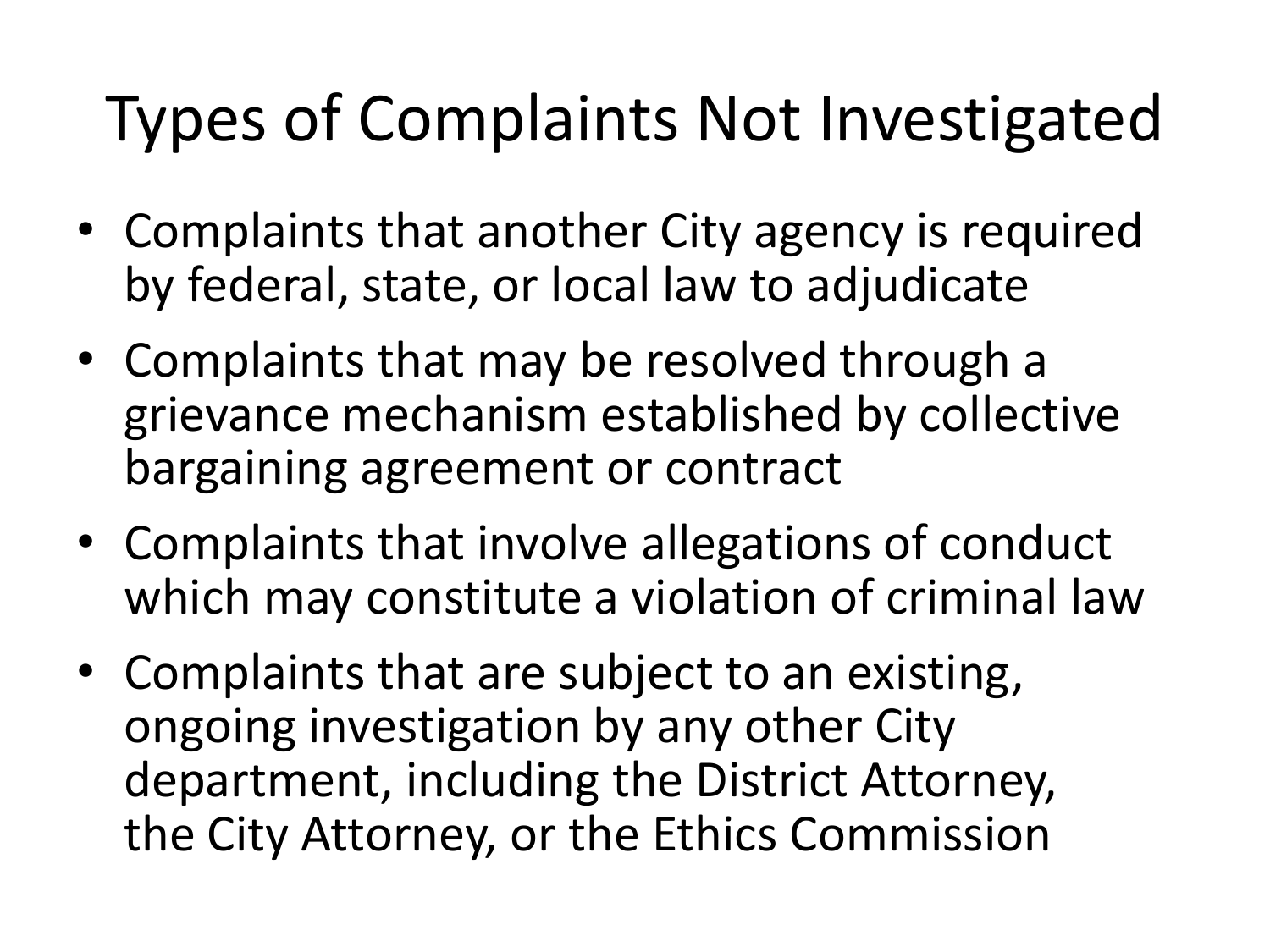#### Whistleblower Complaints Received by Fiscal Year

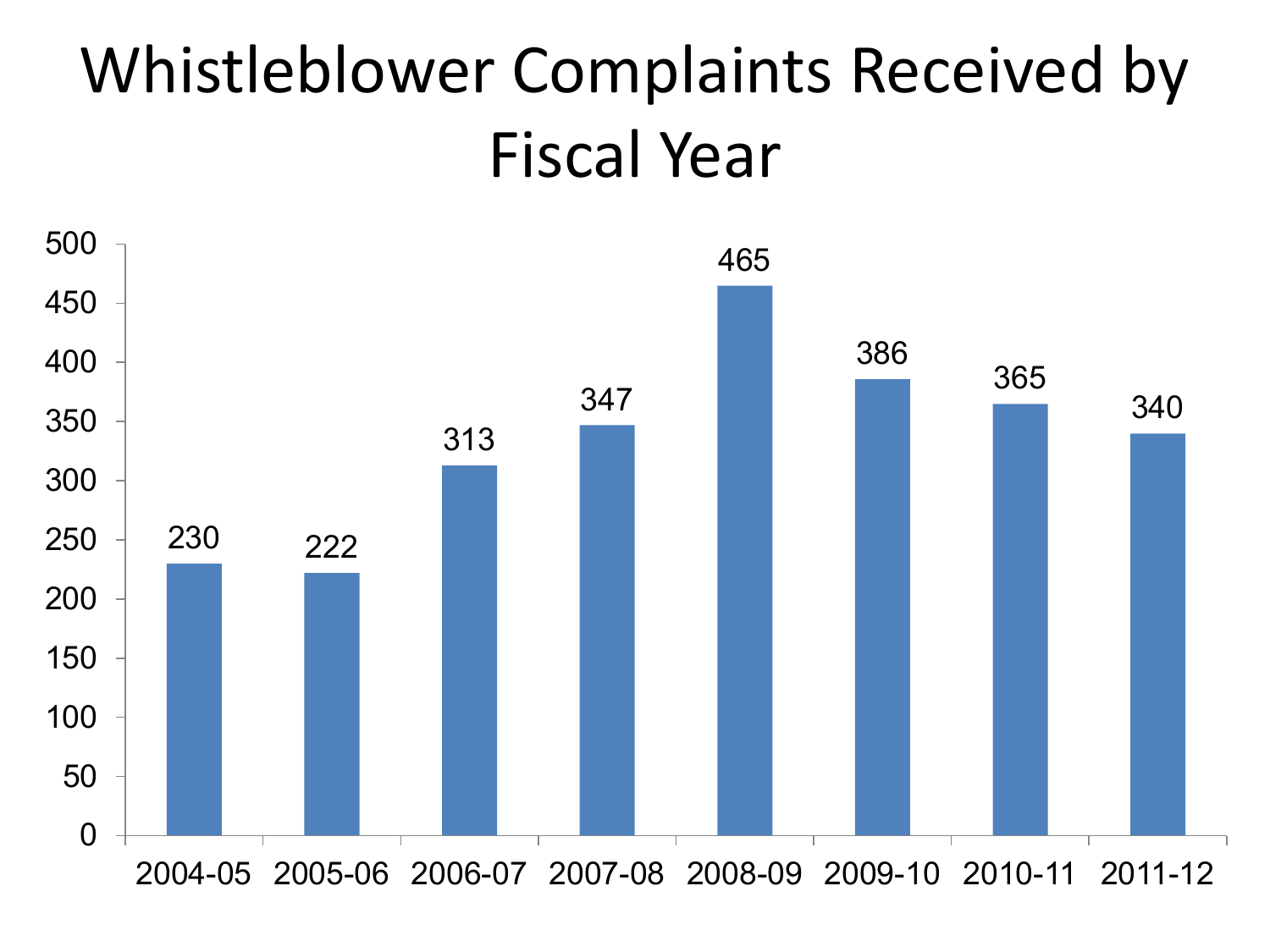#### Sources of Complaints Received

• City employees, contractors, vendors and members of the public

– Complainants can file anonymously

• Complainants can file a complaint via web form, telephone, email, in person, or by letter.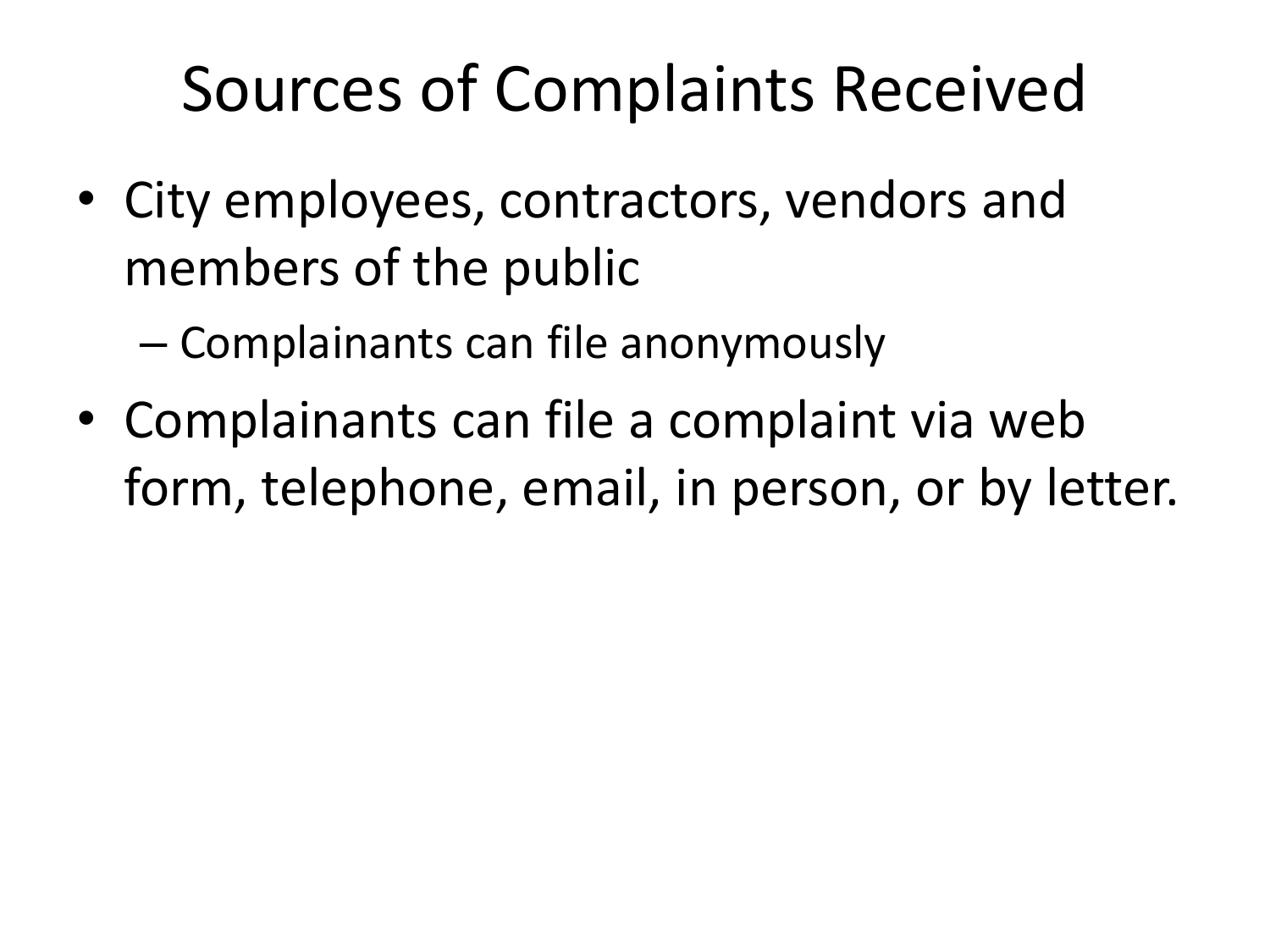### Investigative Process

- Acknowledge receipt of complaint and assign tracking number
- Review allegations for jurisdiction
- Analyze all policies and guidelines that apply
- Review all relevant documents and interview necessary individuals
- Review findings
- When necessary, recommend a corrective action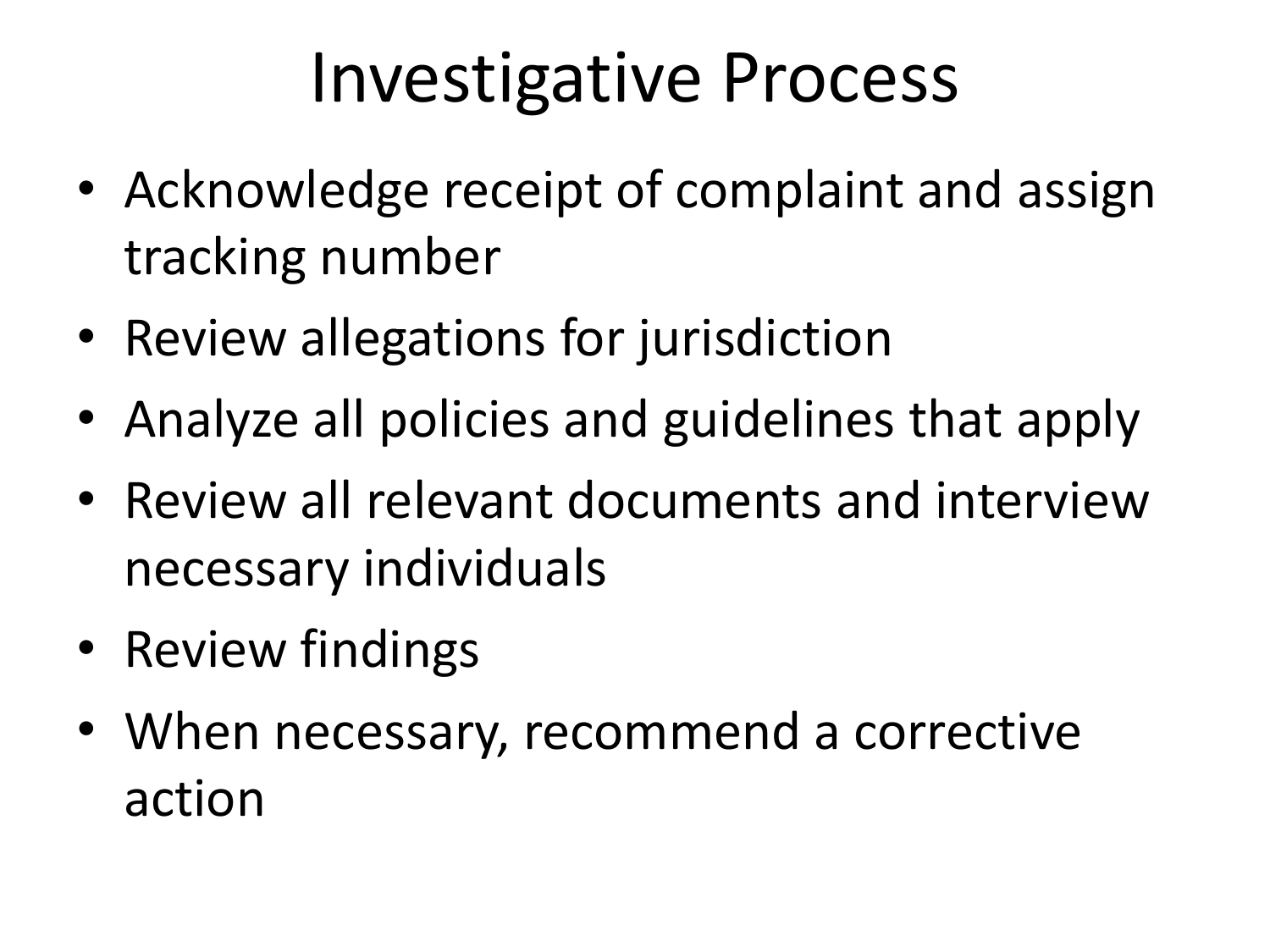### Leveraging Resources

- The City's Customer Service Hotline (311) representatives are trained on receiving complaints.
- Complainants are encouraged to use our online web form, which leads users through a series of prompts for filing a complaint.
- Investigators may refer complaints to department management with the knowledge and resources to investigate the complaint.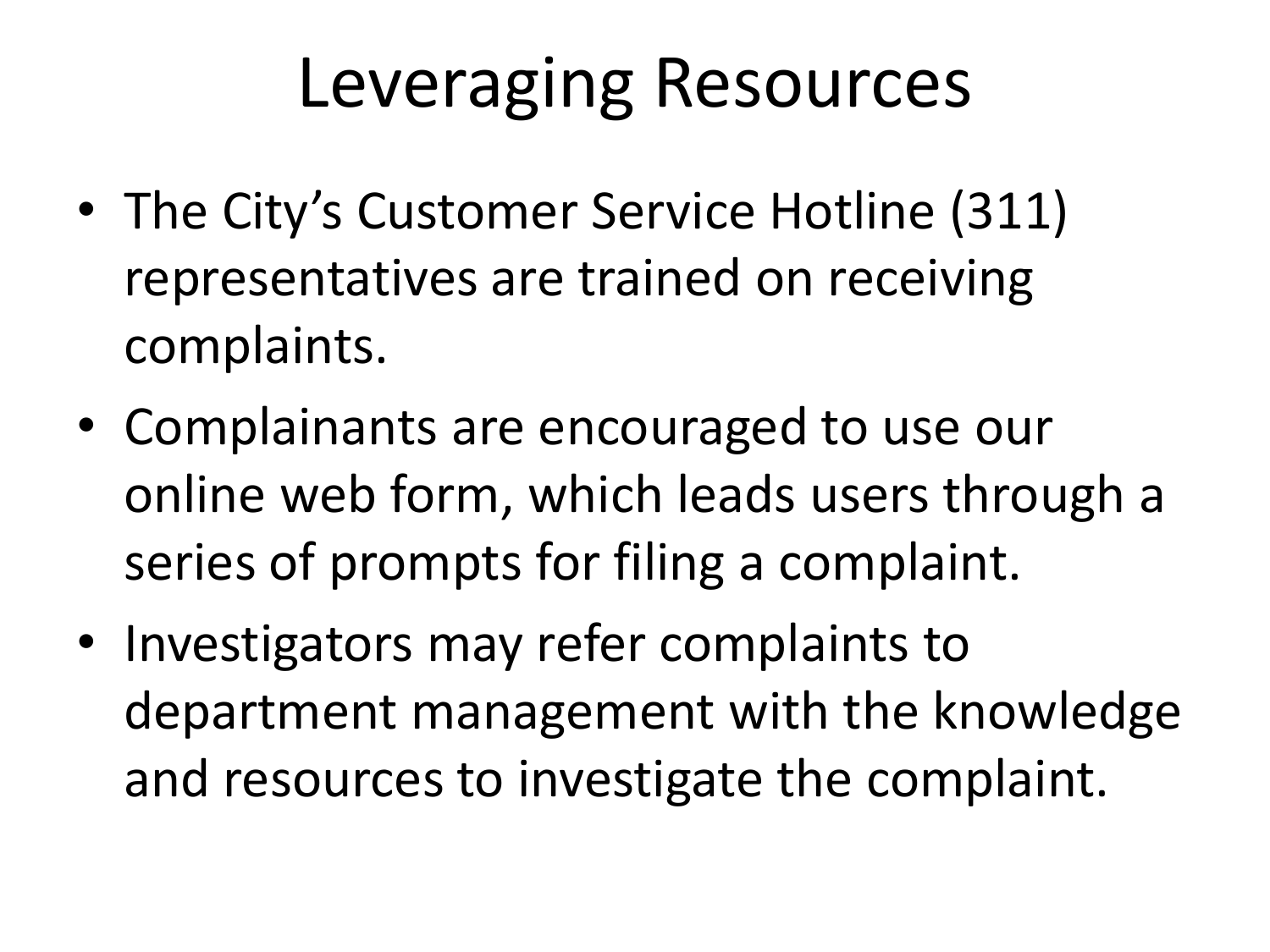# Balancing Confidentiality and Transparency

- Publish annual and quarterly reports on the Controller's webpage.
- Quarterly and annual reports include:
	- Number of complaints received
	- Number of complaints investigated
	- Summaries of complaints where corrective or preventative action was taken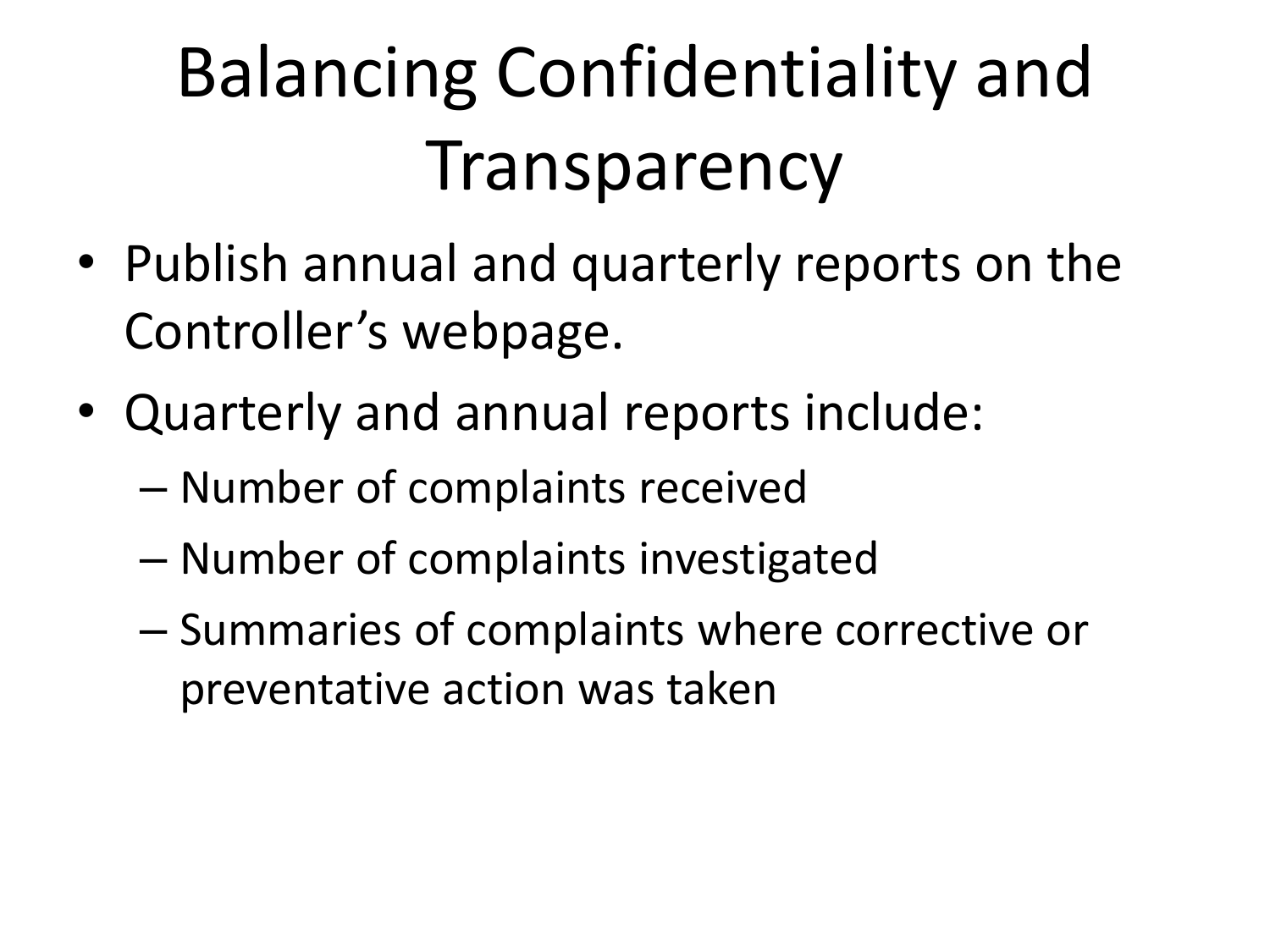# Promoting the Program

- Email blasts to employees from department management
- Presentations to new employees and new managers
- Fraud training programs for employees and management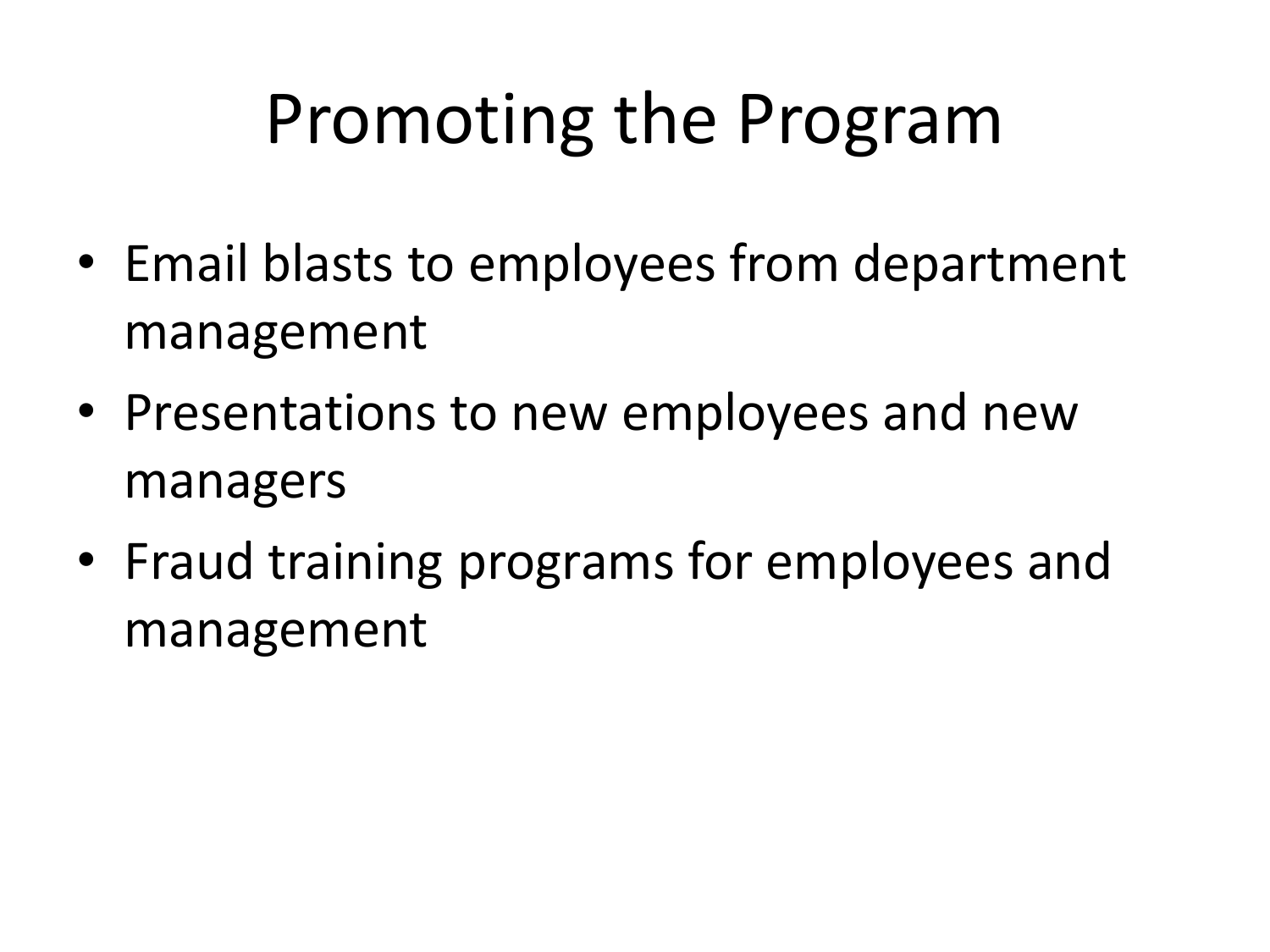# Upcoming Initiatives

- Fraud Hotline Conference
	- Allow for exchange of best practices.
	- Establish a peer group of local government fraud hotlines.
- Peer Review
	- Provide additional assurance to the public on the quality of investigations.